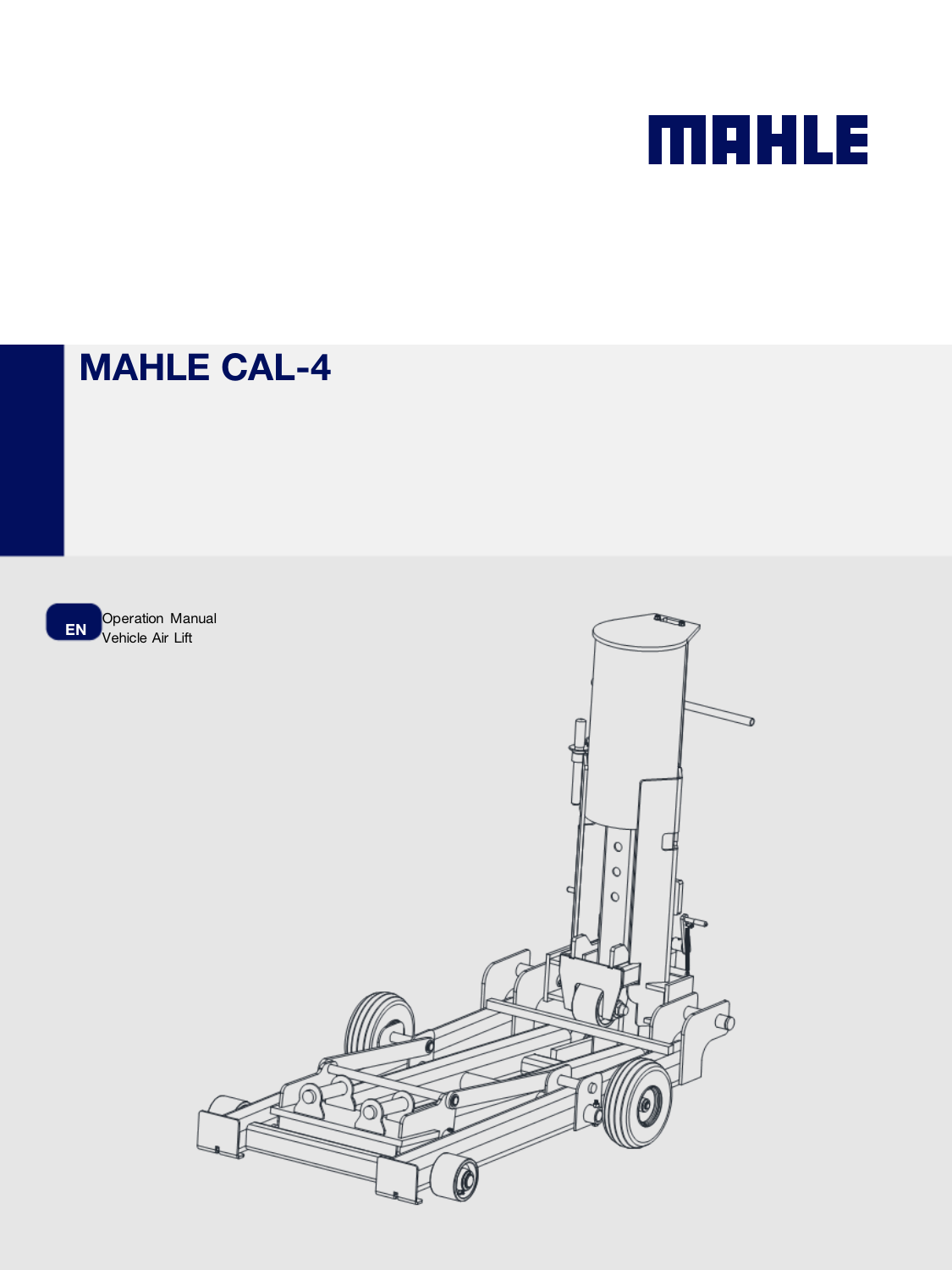EVERY PERSON WHO OPERATES THIS EQUIPMENT NEEDS TO KNOW AND UNDERSTAND ALL OF THE INFORMATION IN THIS MANUAL – FAILURE TO DO SO COULD RESULT IN SERIOUS INJURY OR DEATH.

> READ THIS MANUAL CAREFULLY AND RETAIN FOR YOUR RECORDS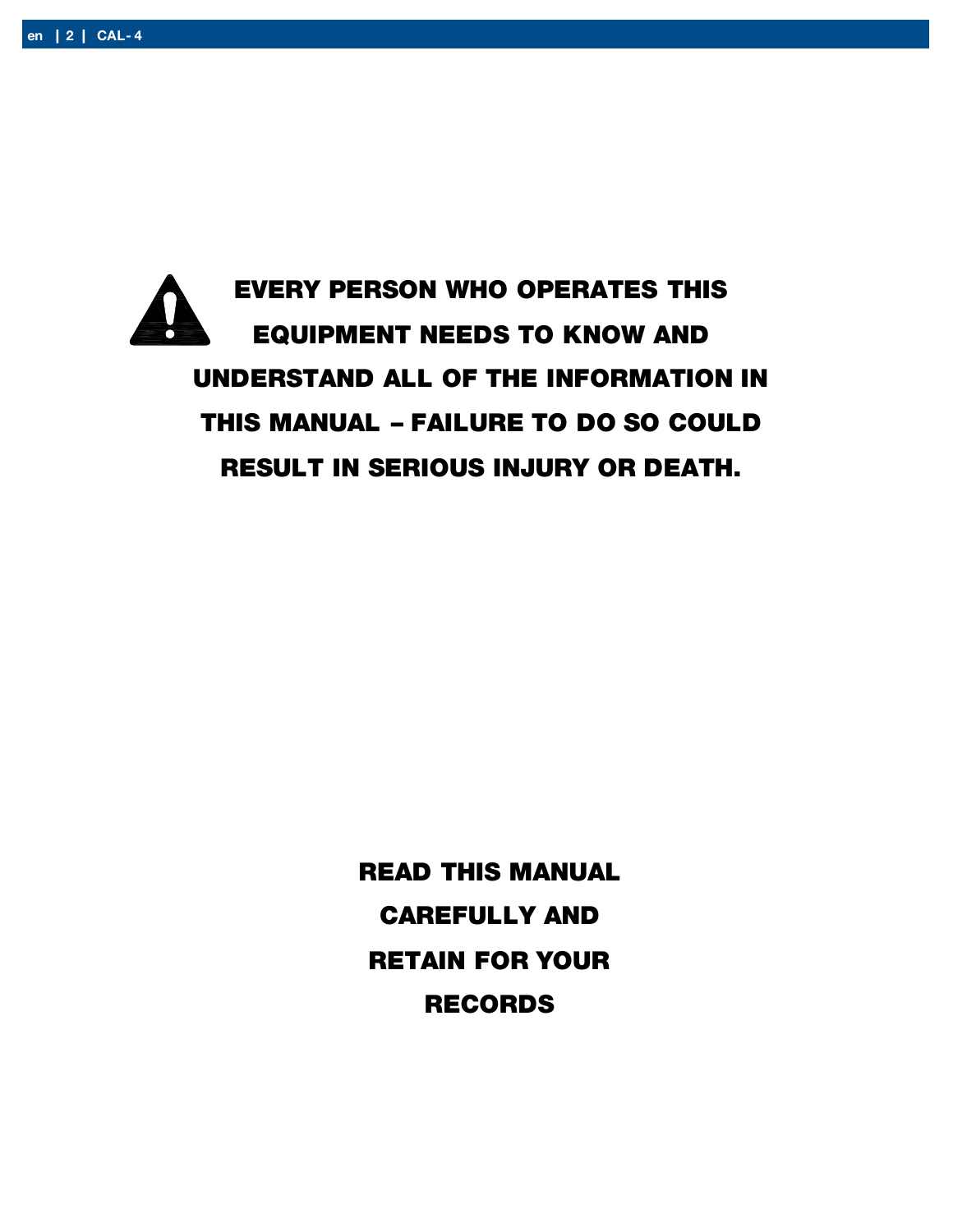## **Contents**

| 1.1 |                                         |  |
|-----|-----------------------------------------|--|
|     |                                         |  |
| 2.1 |                                         |  |
|     |                                         |  |
| 3.1 |                                         |  |
|     |                                         |  |
| 4.1 |                                         |  |
| 4.2 | Owner and/or operator responsibilities6 |  |
|     |                                         |  |
|     |                                         |  |
|     |                                         |  |
|     |                                         |  |
| 7.1 |                                         |  |
| 7.2 |                                         |  |
| 7.3 | Pinning the Lift as a Stand  8          |  |
| 7.4 | Lowering a Vehicle to the Ground  9     |  |
|     |                                         |  |
|     |                                         |  |
|     |                                         |  |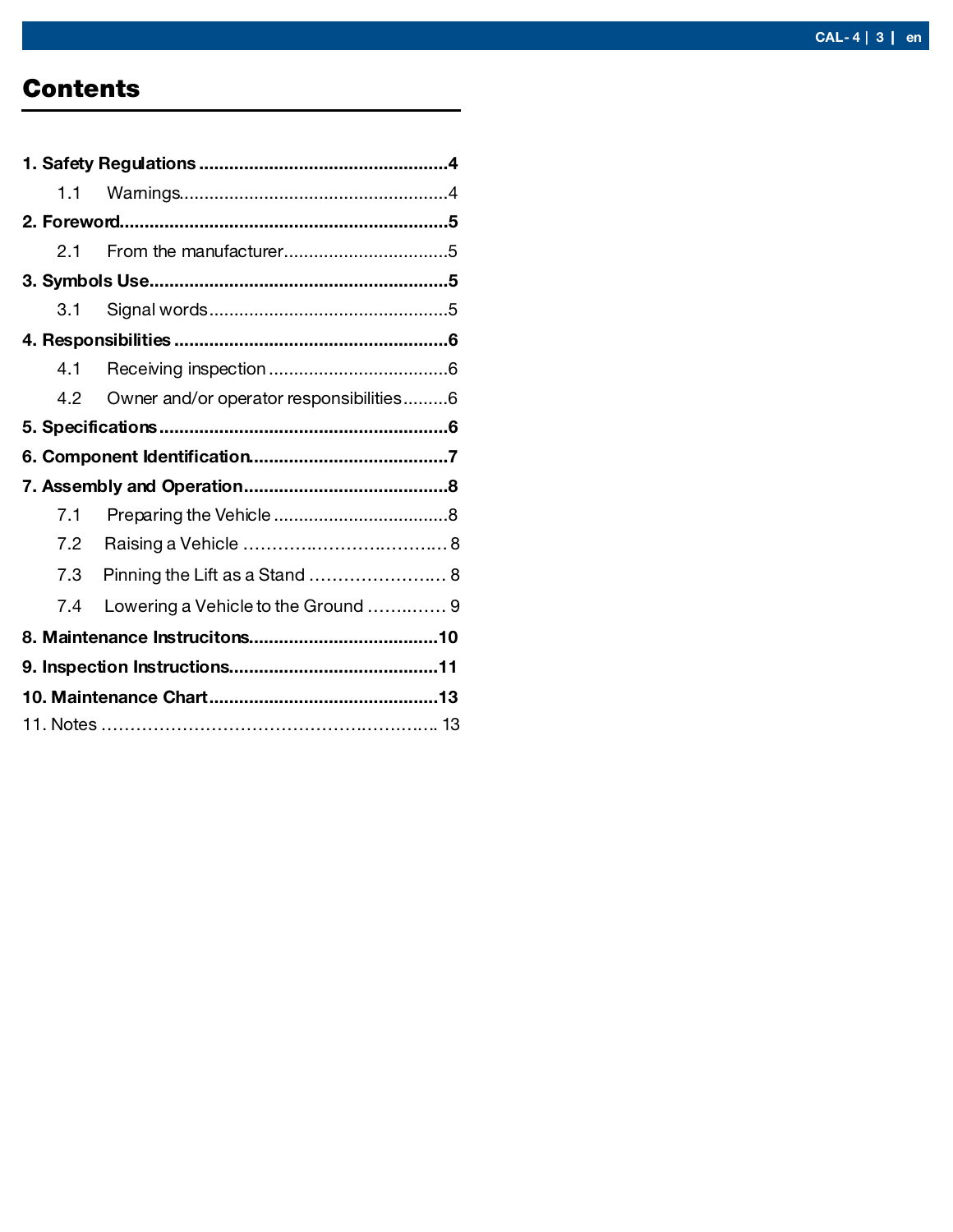## <span id="page-3-0"></span>1. Safety Regulations

#### <span id="page-3-1"></span>1.1 Warnings

Failure to follow all of these safety instructions can lead to severe injury or death from a sudden loss of the load. Contact the manufacturer using the contact information printed on the back cover of this manual if you have any questions.

- Wear eye protection that meets the requirements of ANSI Z87.1 and OSHA.
- **A** Maximum capacity is 8,000 lbs. Do not exceed. Overloading can result in equipment failure.

A No alterations shall be made to this product.

- A NEVER load the lift abruptly. Load lift slowly and carefully.
- **A** Use the lift only on hard, level surfaces capable of sustaining the load.
- A NEVER use the lift to raise a vehicle by the frame. The lift is designed to be used only beneath the rear axle of the vehicle.
- A NEVER raise one end of a vehicle if the opposite end is supported by stands.
- **A** NEVER lift an entire vehicle with the lift.
- $\triangle$  Do not allow any part of your body under the vehicle until the lift is pinned as a stand.
- $\triangle$  NEVER use the lift in conjunction with any other equipment used to raise a vehicle.
- A NEVER use blocks, adapters, or cribbing devices not supplied by manufacturer, with the lift.
- A NEVER allow the lift to be used unless all warning labels and instructional decals are in place and legible.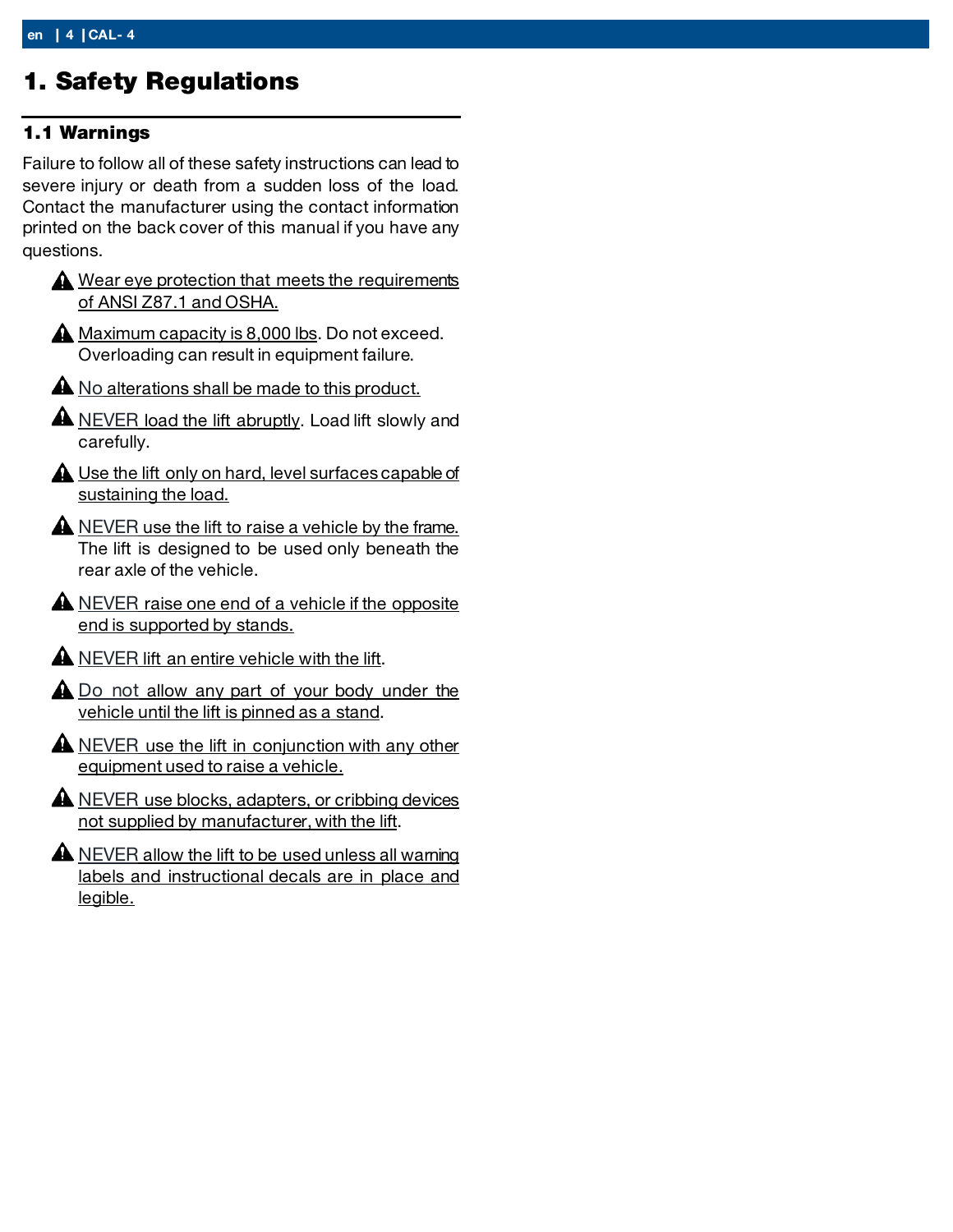## <span id="page-4-0"></span>2. Foreword

#### <span id="page-4-1"></span>2.1 From the manufacturer

Thank you for your purchase. To complement the offering of A/C, fluid and nitrogen service equipment, MAHLE Service Solutions has partnered with Gray Manufacturing to provide the highest quality hydraulic and pneumatic equipment available for the professional service technician. This equipment adheres to high standards promised in the MAHLE guarantee including the assurance of innovation and reliability that comes with the Gray Manufacturing name. Please contact MAHLE Service Solutions' customer service at (800) 468-2321 or tech.mss@us.mahle.com with any comments or questions.

## <span id="page-4-2"></span>3. Symbols Use

#### <span id="page-4-3"></span>3.1 Signal words

Signal words call attention to a safety message or messages, or a property damage message or messages, and designate a degree or level of hazard seriousness. Signal words used in this manual include:

| <b>Keyword</b> | <b>Probability of</b><br>occurrence | Severity of danger if<br>instructions not<br>observed |
|----------------|-------------------------------------|-------------------------------------------------------|
| <b>DANGER</b>  | <b>Immediate</b>                    | <b>Death or severe injury.</b>                        |
|                | impending danger                    |                                                       |
| <b>WARNING</b> | <b>Possible</b> impending           | <b>Death or severe injury</b>                         |
|                | danger                              |                                                       |
| <b>CAUTION</b> | Possible dangerous                  | <b>Minor</b> injury                                   |
|                | situation                           |                                                       |
|                | Possible damage to                  | <b>Possible property</b>                              |
| <b>NOTICE</b>  | property                            | damage                                                |
|                |                                     |                                                       |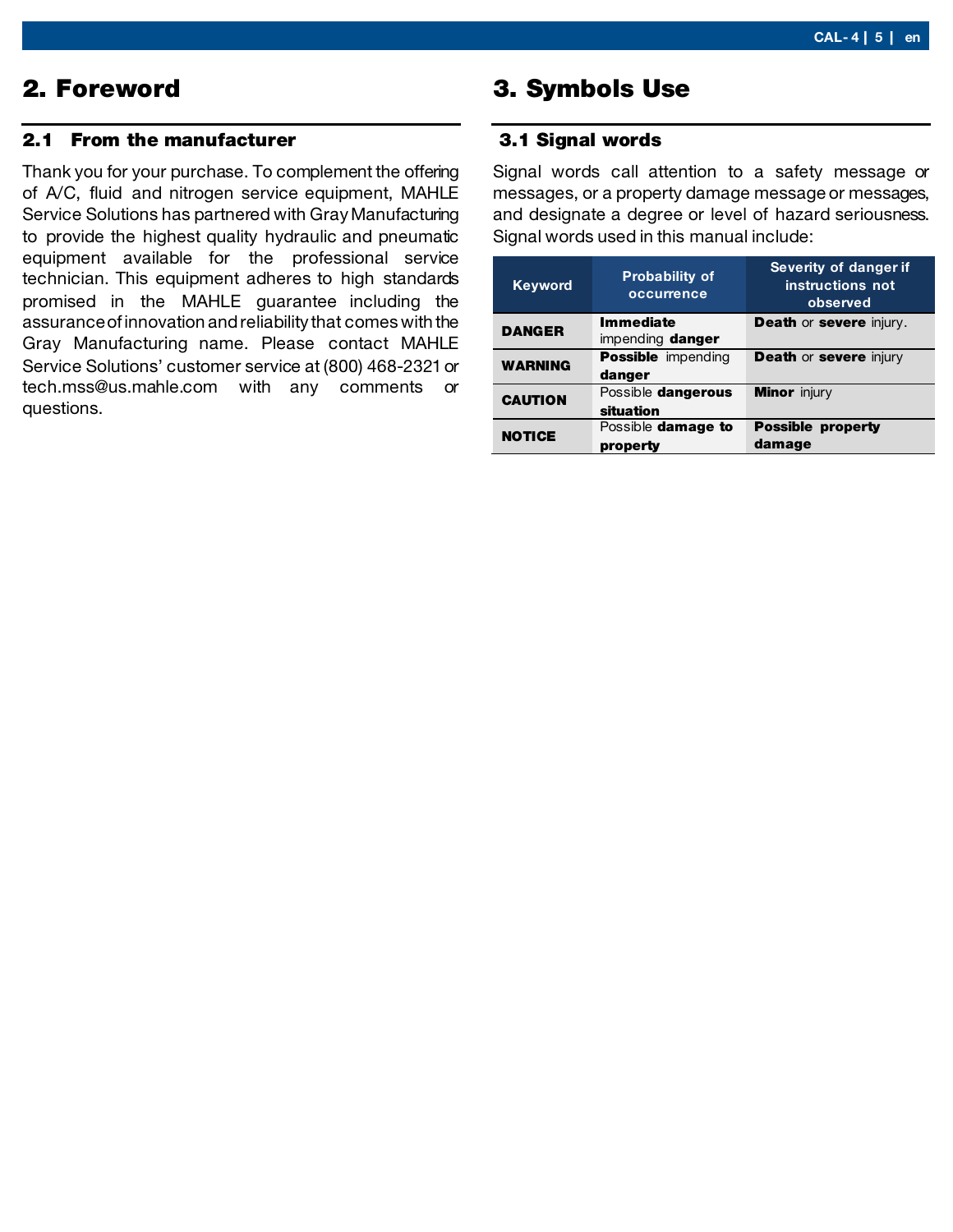### <span id="page-5-0"></span>4. Responsibilities

#### <span id="page-5-1"></span>4.1 Receiving inspection

Before attempting to operate this equipment, thoroughly read and understand this manual. Completely remove all tape and packaging. Inspect the equipment immediately upon delivery. If shipping damage is evident, inform the delivering carrier immediately and contact the manufacturer using the contact information on the back cover of this manual.

#### <span id="page-5-2"></span>4.2 Owner and/or operator responsibilities

The owner of this equipment must read these instructions and maintain them for future reference and for instructing any other users of the equipment. The owner is responsible for keeping all warning labels and instruction manuals legible and intact. Replacement labels and literature are available from the manufacturer. The owner must never authorize or allow anyone to use this equipment until the operator has read and understood the information in this manual and on the accompanying labeling on the equipment itself.

If this equipment is being used in an occupational setting (or workplace), the employer should ensure that all personnel working with and around the equipment know of the risks associated with its use. Personnel involved in the use and operation of this equipment shall be careful, competent, trained, and qualified in the safe operation of the equipment and its proper use when servicing motor vehicles and their components. Safety information provided with this equipment should be emphasized by the employer and understood by each employee. The employer must make this manual available to all personnel using this equipment and all personnel must read and understand the contents of this manual. If the operator is not fluent in English, the manufacturer's instructions and warnings shall be read to and discussed with the operator in the operator's native language by the employer, making sure that the operator comprehends its contents and observes the proper procedures for use of this equipment.

## <span id="page-5-3"></span>5. Specifications

| <b>Model CAL-4</b>      | <b>US units</b> | <b>Metric units</b> |
|-------------------------|-----------------|---------------------|
| Maximum capacity        | $8,000$ lbs.    | 3628 kg             |
| Overall Width           | $39.5$ in.      | $100.3$ cm          |
| Overall Length          | $70.25$ in.     | 178.4 cm            |
| <b>Overall Height</b>   | 50.75 in.       | 129.5 cm            |
| Minimum Start<br>Height | $7.9$ in        | 20.1 cm             |
| Maximum Lift Height     | 23.50 in        | 59.7 cm             |
| Cylinder Stroke         | 17.00 in        | 43.2 cm             |
| Weight                  | 700 lbs.        | 317.5 kg            |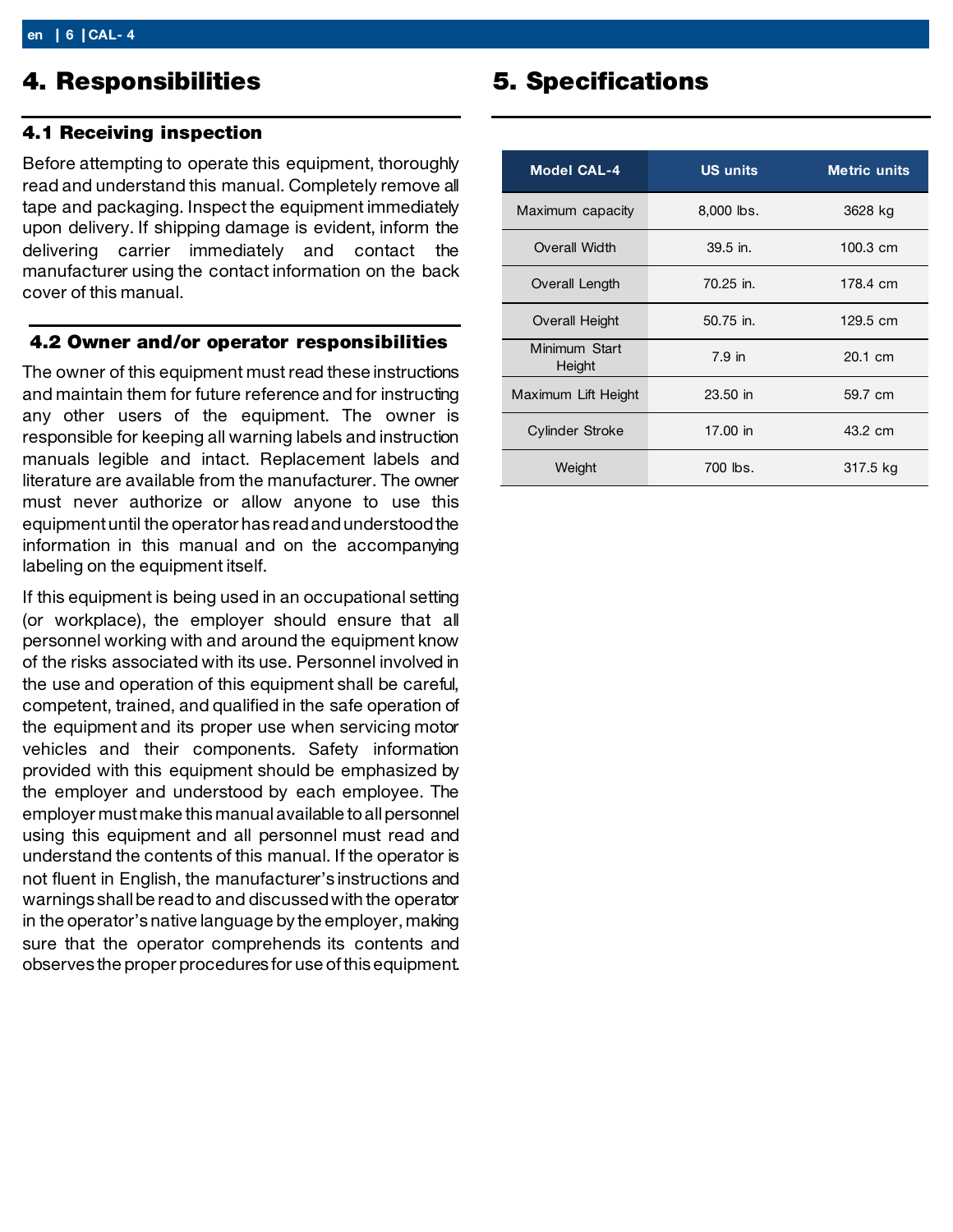## <span id="page-6-0"></span>6. Component Identification

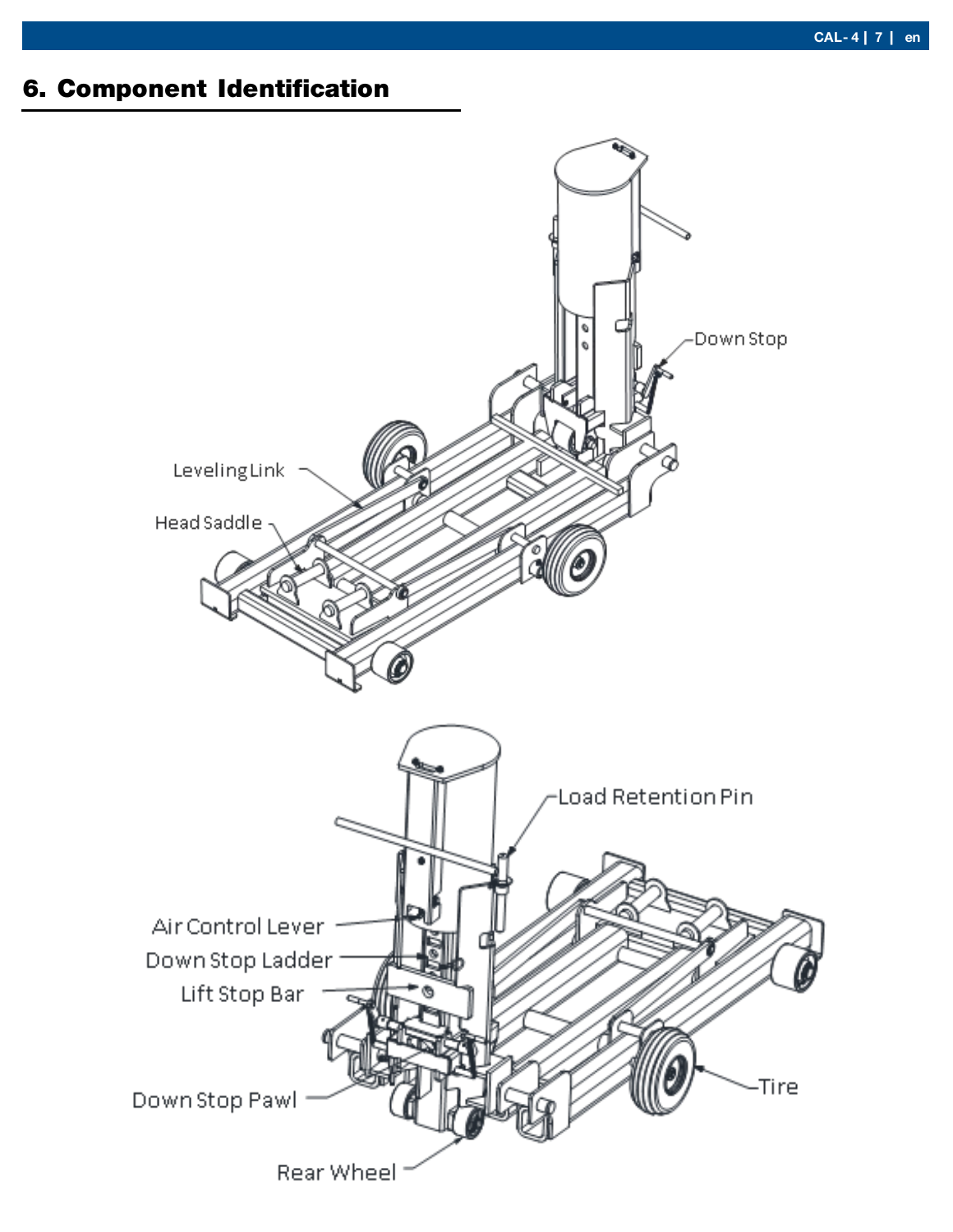## <span id="page-7-0"></span>7. Operation

#### 7.1 Prepare the Vehicle

<span id="page-7-1"></span>The vehicle should be on a flat level surface capable of sustaining the load.

Inspect the rear axles are properly fastened to the suspension of the vehicle.

Check the rear axle housings are in good structural condition prior to lifting the vehicle.

#### 7.2 Raising a Vehicle

- 1. Release the vehicle's parking brake and place the transmission in neutral.
- 2. Push lift under the axle housing of the rear tandem axle. Make sure lift is centered under axle, both left and right, and fore and aft, as shown in Figure 1. The raised tabs on the ends of the bars on the Head Saddle should capture the axle housing.





3. Raise the lift slowly by actuating the Air Control Lever to contact the bottom of the axle housing on the rear tandem axle. See Figure 2 for Air Control Lever instructions.



#### Figure 2

4. Raise the rear axle to the desired work height.

#### 7.3 Pinning the Lift as a Stand

- 5. Lower the lift to the next available Down Stop Ladder lug and visually confirm the Down Stop Pawl is fully engaged. Exhaust all air from the cylinder by actuating the Air Control Lever.
- 6. Insert the Load Retention Pin, making sure the Load Retention Pin is inserted through both sides of the Down Stop Ladder tube, as shown in Figure 3.



Figure 3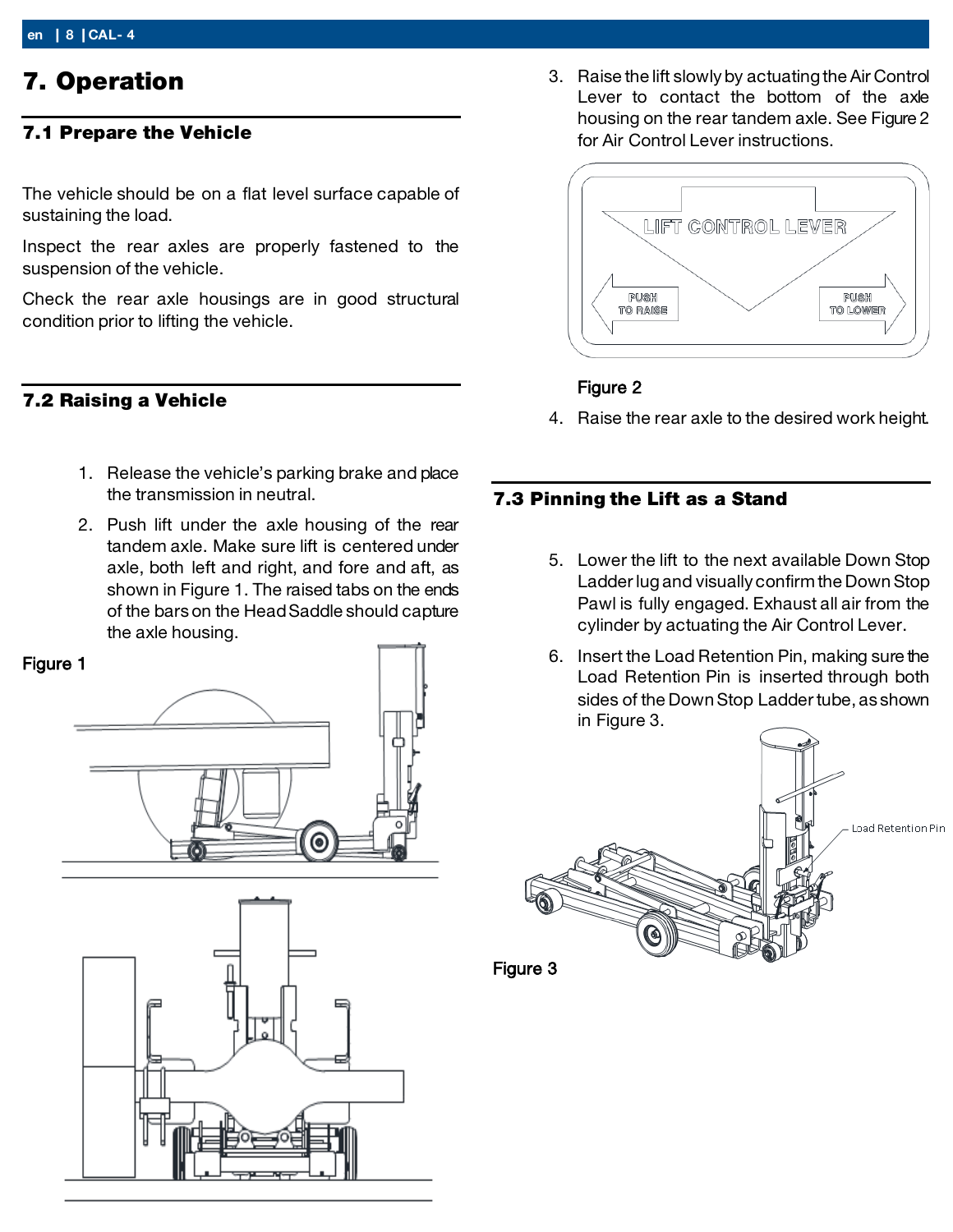#### 7.4 Lowering a Vehicle to the Ground

- 1. Remove the Load Retention Pin and insert it into the holder.
- 2. Raise the lift off the Down Stop Ladder lug by actuating the Air Control Lever.
- 3. Raise the lift high enough to disengage the Down Stop Pawl from the Down Stop Ladder lug, via the Down Stop Release Handle.
- 4. Release the Down Stop Pawl by pushing the Down Stop Release Handle toward the lift, as shown in Figure 4.





5. Lower the lift by actuating the Air Control Lever and exhausting the air from the cylinder. Be sure to operate the Air Control Lever slowly to bring the vehicle down in a controlled manor. Lowering the lift completely will reset the Down Stop Pawl automatically. The lift is fully lowered when the Lift Base Cross Bar contacts the Lift Arm, as shown in Figure 5.



#### Figure 5

## **A** CAUTION

If you decide to raise the vehicle again before it has been fully lowered, you must reset the Down Stop Pawl. To manually reset the Down Stop Pawl, pull the Down Stop Release Handle toward you on the lift (See Figure 4).

- 6. Pull the lift out from underneath the vehicle.
- 7. Place the vehicle transmission in gear or park and engage the brakes.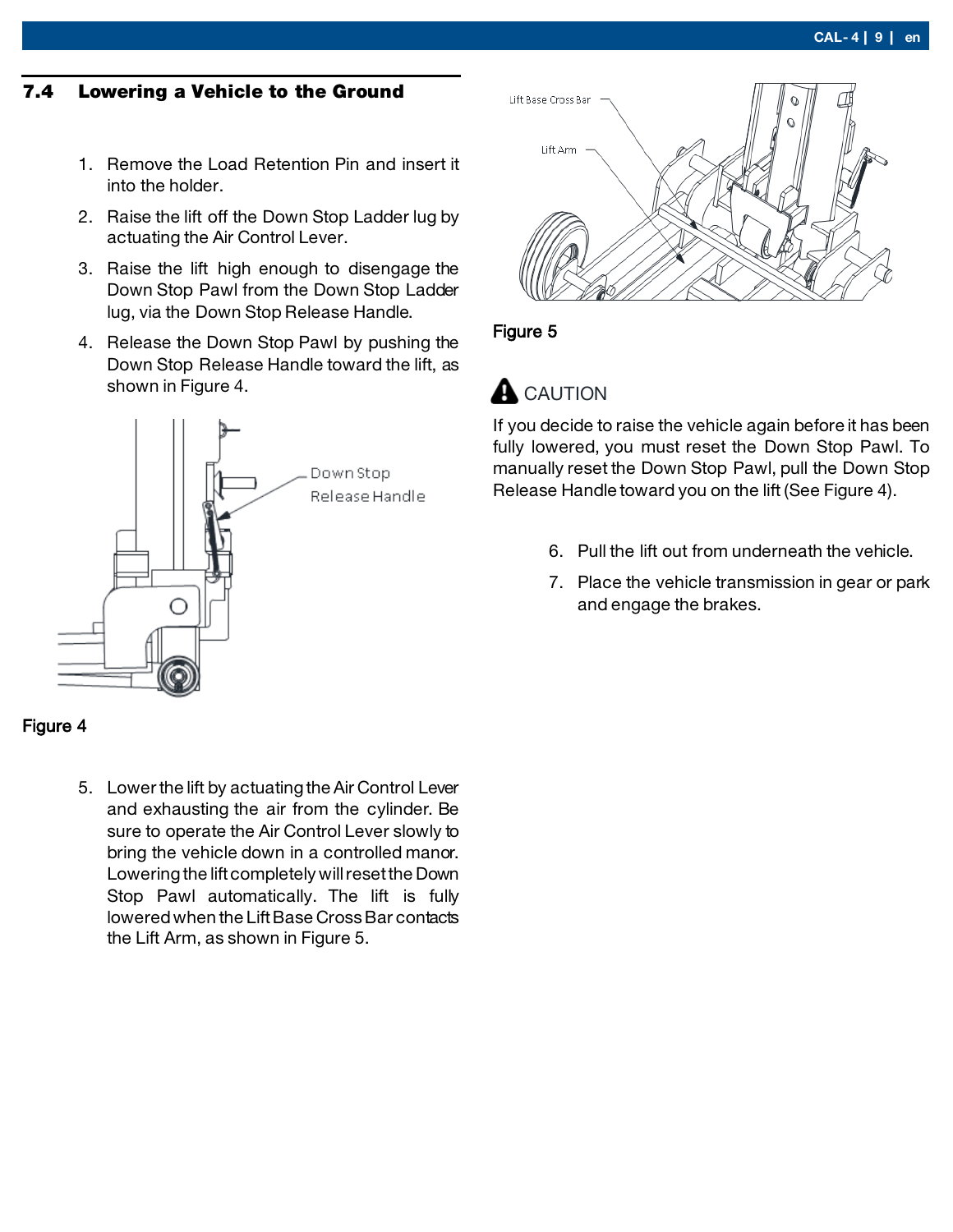## <span id="page-9-0"></span>8. Maintenance Instructions

## **A** WARNING

All inspection and maintenance procedures must be performed after the lift has been removed from service. Failure to do this may result in personal injury and/or property damage.

- All warning and capacity labels should be legible and complete. Wash external surfaces of lift, labels, and decals with a mild soap solution.
- Lubricate all rotating and sliding portions of the lift monthly.
- Lightly oil or grease any places where the paint has worn off to prevent corrosion.



Figure 6

## 9. Inspection Instructions

## **A** WARNING

The lift must be inspected according to the requirements of this section. Failure to properly inspect the lift could lead to severe injury or death. The lift must be removed from service and inspected immediately if it is subjected to an abnormal load or a shock load. If any irregularities or problems are detected during an inspection, the lift must be removed from service immediately and repaired. Contact the manufacturer using the contact information printed on the back cover of this manual.

- Inspect the lift for any cracks, chips, or signs of excessive wear. Visually inspect the welds.
- Inspect the Load Retention Pin for deformities or excessive wear — if deformities or wear patterns are easily noticeable without close inspection, it is excessive. Test the Load Retention Pin by inserting it through the Lift Stop Bar and into each Down Stop Ladder hole. If the Load Retention Pin cannot be inserted fully through the Lift Stop Bar and into each of the holes in the Down Stop Ladder, it is excessively damaged and must be replaced before the lift can be used again.
- Inspect the holes in the Down Stop Ladder. If these holes show excessive elongation or wear on the top or bottom surfaces, they must be repaired before the lift can be placed back into service. Contact the manufacturer using the contact information on the back cover of this manual for repair recommendations.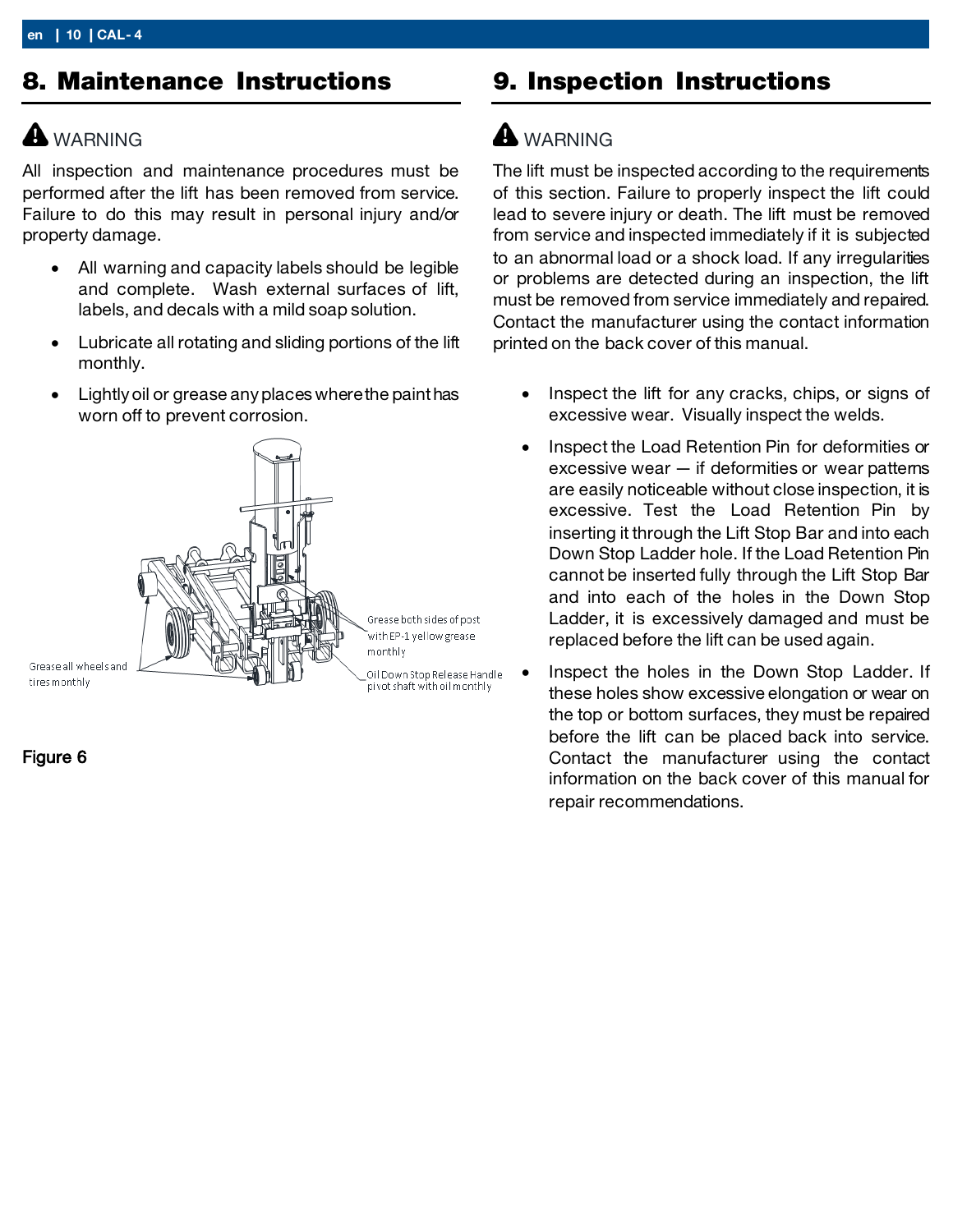## <span id="page-10-0"></span>10. Maintenance Chart

| <b>Action</b>        | Date | <b>Details</b> | Person<br>responsible |
|----------------------|------|----------------|-----------------------|
| Receiving inspection |      |                |                       |
| Assembly             |      |                |                       |
|                      |      |                |                       |
|                      |      |                |                       |
|                      |      |                |                       |
|                      |      |                |                       |
|                      |      |                |                       |
|                      |      |                |                       |
|                      |      |                |                       |
|                      |      |                |                       |
|                      |      |                |                       |
|                      |      |                |                       |
|                      |      |                |                       |
|                      |      |                |                       |
|                      |      |                |                       |
|                      |      |                |                       |
|                      |      |                |                       |
|                      |      |                |                       |
|                      |      |                |                       |
|                      |      |                |                       |
|                      |      |                |                       |
|                      |      |                |                       |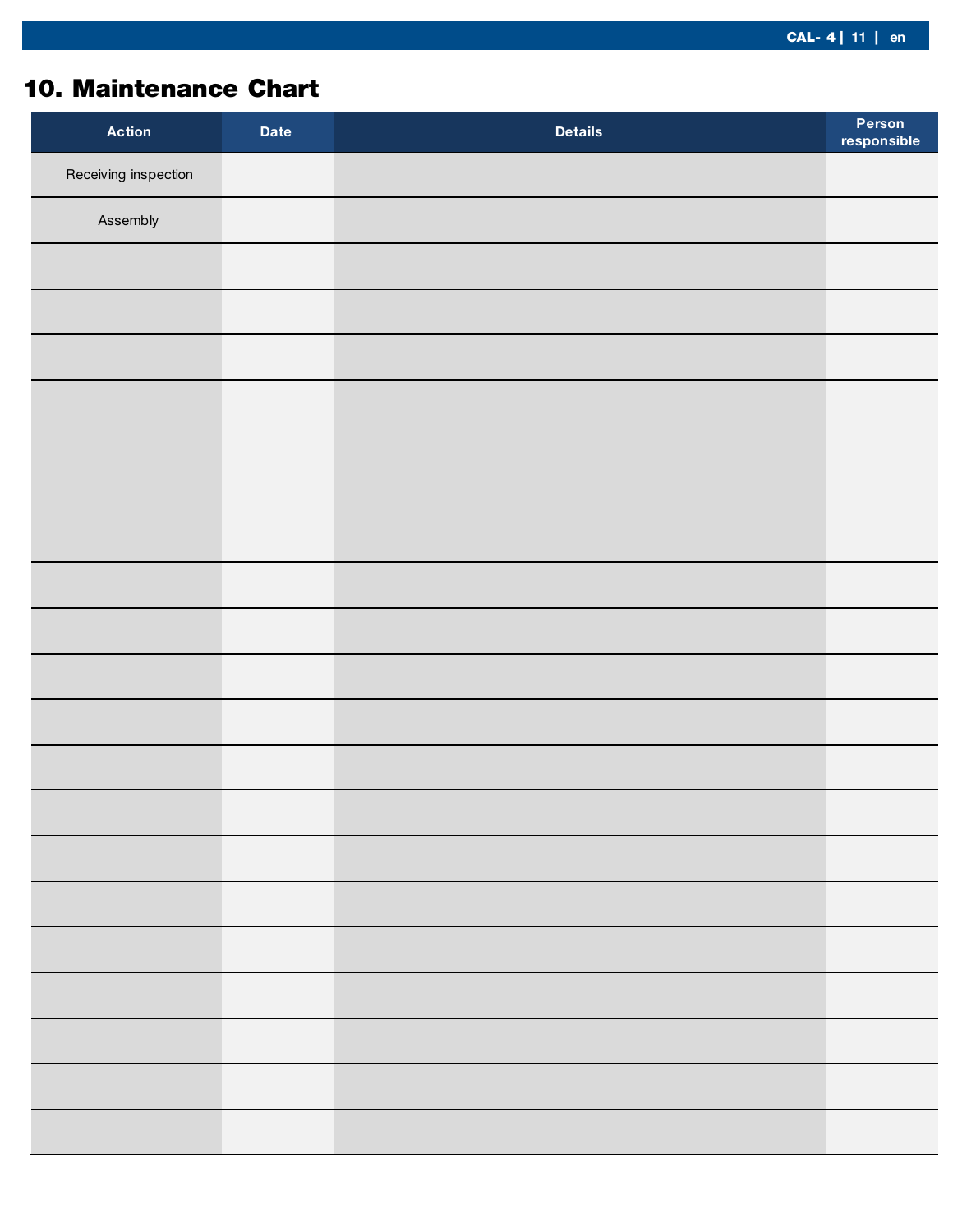| <b>Action</b> | <b>Date</b> | <b>Details</b> | Person<br>responsible |
|---------------|-------------|----------------|-----------------------|
|               |             |                |                       |
|               |             |                |                       |
|               |             |                |                       |
|               |             |                |                       |
|               |             |                |                       |
|               |             |                |                       |
|               |             |                |                       |
|               |             |                |                       |
|               |             |                |                       |
|               |             |                |                       |
|               |             |                |                       |
|               |             |                |                       |
|               |             |                |                       |
|               |             |                |                       |
|               |             |                |                       |
|               |             |                |                       |
|               |             |                |                       |
|               |             |                |                       |
|               |             |                |                       |
|               |             |                |                       |
|               |             |                |                       |
|               |             |                |                       |
|               |             |                |                       |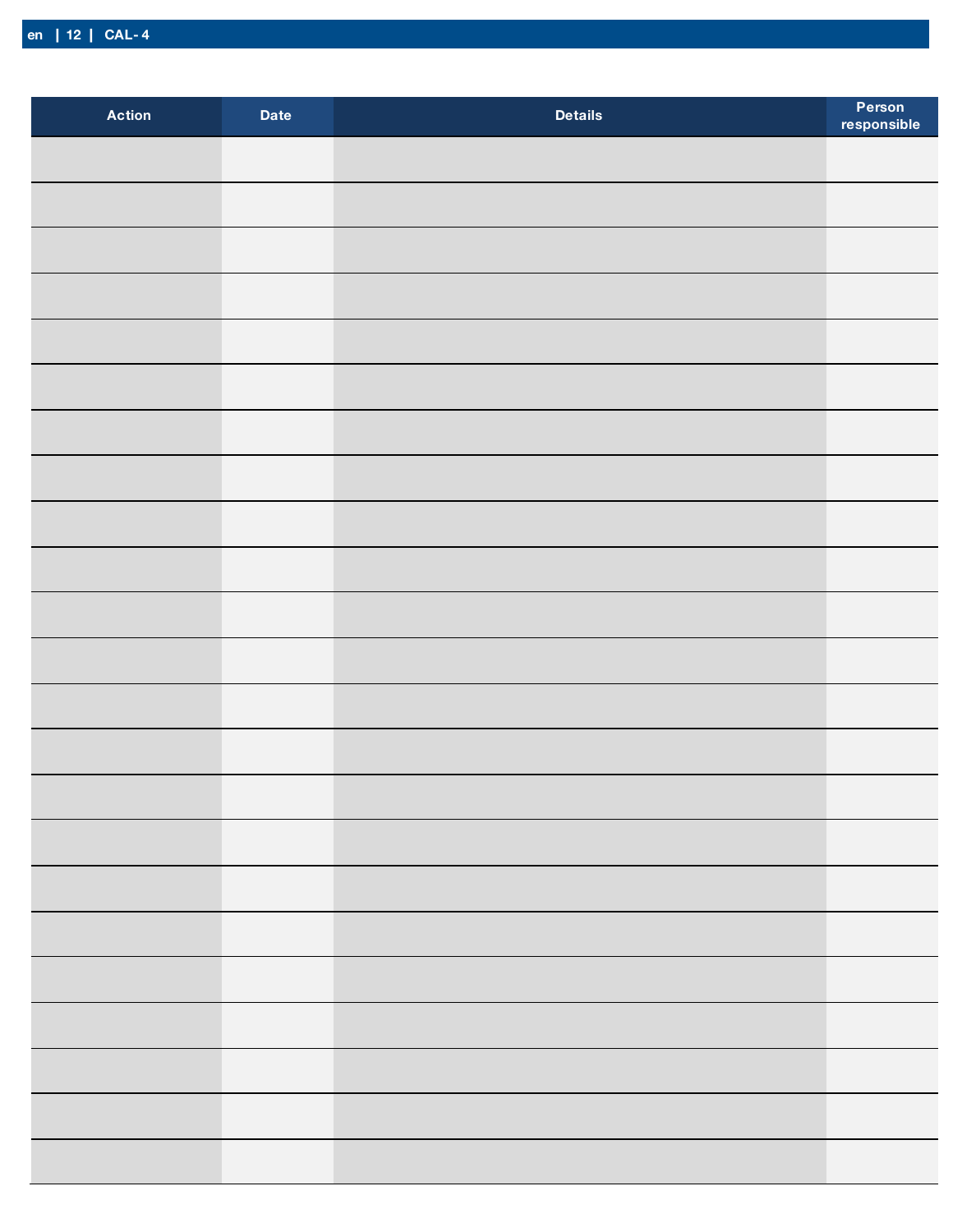#### <span id="page-12-0"></span>1 1. Notes